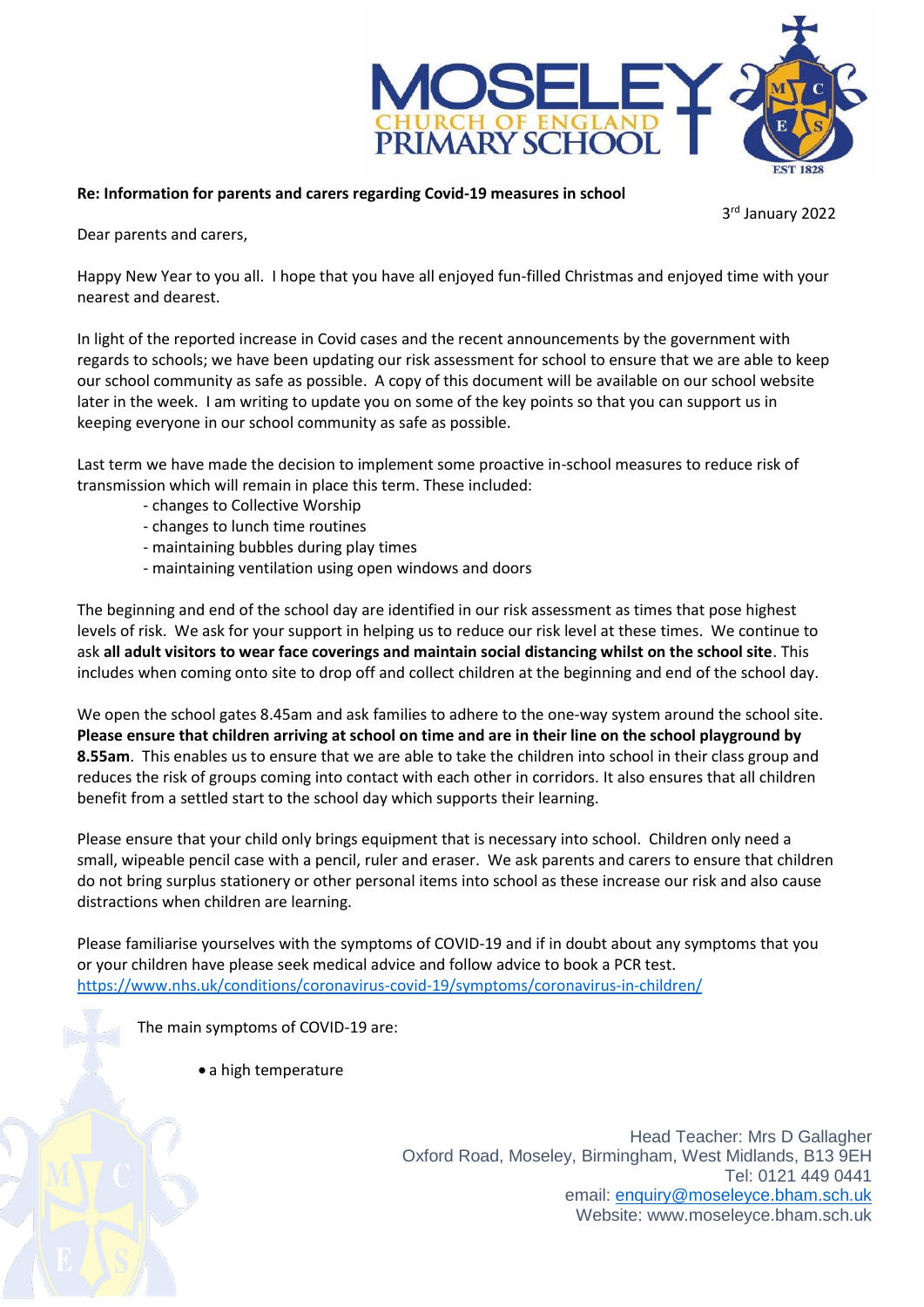

- a new, continuous cough this means coughing a lot, for more than an hour, or 3 or more coughing episodes in 24 hours
- a loss or change to sense of smell or taste this means they cannot smell or taste anything, or things smell or taste different to normal

## **What to do if you or your child has symptoms**

If your you or your child has any of the main symptoms of COVID-19, even if they're mild: **Get a PCR test (test that is sent to a lab) to check if they have COVID-19 as soon as possible. The person with symptoms should stay at home and not have visitors (self-isolate) until they get the test result – they can only leave home to have the test.** 

**Check if you and anyone else your child lives with need to self-isolate.**

Please **inform school immediately by contacting the main school office** either by telephone (0121 449 0441) or by email [enquiry@moseleyce.bham.sch.uk](mailto:enquiry@moseleyce.bham.sch.uk) so that we can put in place any additional measures that are needed in school.

## **Changes to Self-Isolation Guidance**

The government have updated their guidance on self-isolation periods. Since Wednesday 22 December, the 10 day self-isolation period for people who record a positive PCR test result for COVID-19 has been reduced to 7 days in most circumstances, unless you cannot test for any reason.

Individuals may now take LFD tests on day 6 and day 7 of their self-isolation period. Those who receive two negative test results are no longer required to complete 10 full days of self-isolation. The first test must be taken no earlier than day 6 of the self-isolation period and tests must be taken 24 hours apart. This also applies to children under 5, with LFD testing at parental or guardian discretion. If both these test results are negative, and you do not have a high temperature, you may end your self-isolation after the second negative test result and return to your education setting from day 8.

Anyone who is unable to take LFD tests will need to complete the full 10 day period of self-isolation. Further information is available in the stay at home: guidance for households with possible or confirmed COVID-19 infection.

## **Daily testing for close contacts of COVID-19**

People who are fully vaccinated, or children and young people aged between 5 and 18 years and 6 months, identified as a close contact of someone with COVID-19, should take an LFD test every day for seven days and continue to attend their setting as normal, unless they have a positive test result or develop symptoms at

any time.

Children under 5 are not being advised to take part in daily testing of close contacts. If a child under 5 is a contact of a confirmed case, they are not required to self-isolate and should not start daily testing. If they live in the same household as someone with COVID-19 they should limit their

> Head Teacher: Mrs D Gallagher Oxford Road, Moseley, Birmingham, West Midlands, B13 9EH Tel: 0121 449 0441 email: [enquiry@moseleyce.bham.sch.uk](mailto:enquiry@moseleyce.bham.sch.uk) Website: www.moseleyce.bham.sch.uk